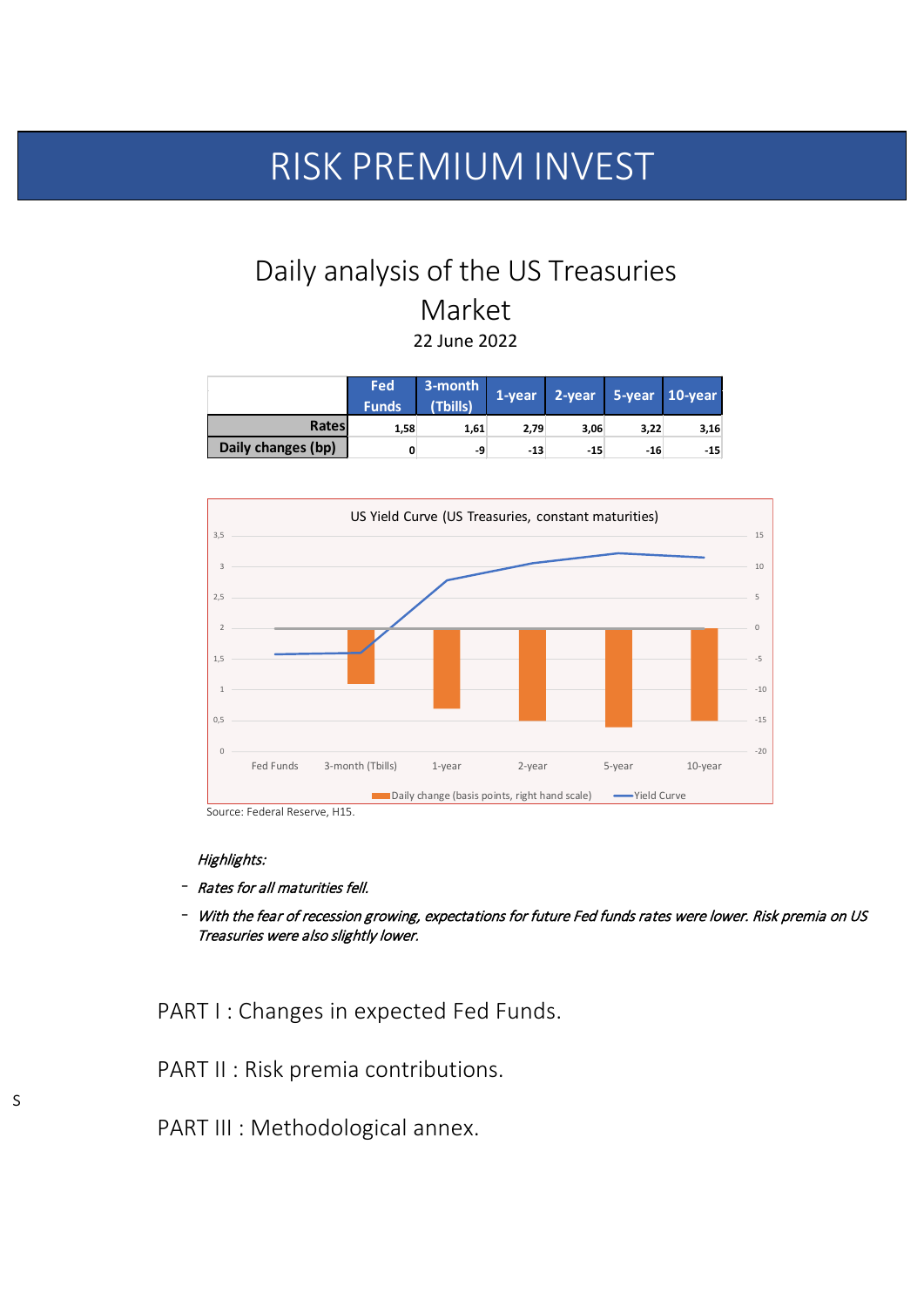The Fed Funds rates expected by investors are estimated by our proprietary model using both various surveys (the monthly "Consensus Economics" survey and the quarterly "Survey of Professional Forecasters") and the rich information contained in the yield curve (see the methodological annex). The estimates are changed when more recent surveys are available (on June 17, the June "Consensus Forecast" was introduced).

Investors have significantly lowered their expectations of future Fed funds rates. Recession fears are growing. There was no obvious trigger for these revisions. Yet Jay Powell's testimony was seen by some analysts as slightly dovish, as he raised the "possibility" of a recession.

|                    | <b>Current</b> | <b>Expected in one</b> Expected in |             | <b>Expected</b> |  |
|--------------------|----------------|------------------------------------|-------------|-----------------|--|
|                    |                | vear                               | three years | equilibrium     |  |
| <b>Fed Funds</b>   | 1,58           | 3,25                               | 3,32        | 2,41            |  |
| Daily changes (bp) |                | $-17$                              | -13         | -3              |  |



Investors still expect an impressive tightening of monetary policy in 2022-2023 (Fed Funds rate at 3,25% in one year and 3,32 in three years). But they still believe that the equilibrium long term rate (or "neutral" rate) will be rather low (2,41%). Their confidence is probably based on two key assumptions. On the one hand, the Fed will succeed in its fight against inflation and bring back price increases in the long term around 2% per annum. On the other hand, for structural reasons, the equilibrium "risk-free" real rate is considered rather low. This optimistic view about the real "risk-free" rate may be challenged in the future given the lack of control over fiscal policies in many parts of the world.



#### Main market moving news: 22 June 2022

| <b>Macroeconomics</b> |  |
|-----------------------|--|
|                       |  |
|                       |  |
|                       |  |

# **Others** Jay Powell pointed to the "possibility" of a recession but said the US economy could withstand tighter monetary policy.

## **PART I : CHANGES IN EXPECTED FED FUNDS**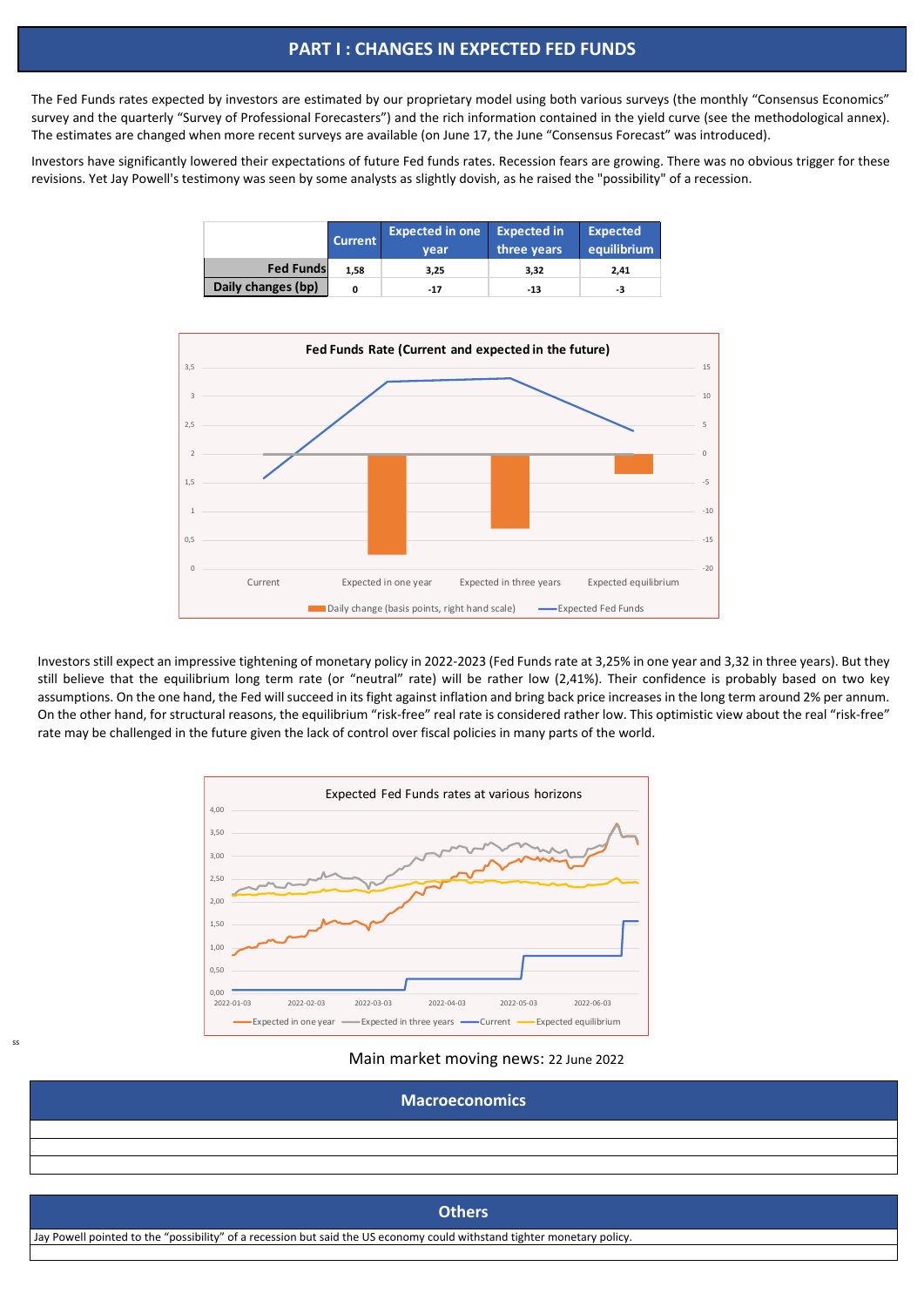For US Treasuries, as for all financial assets, there are two key different types of risk premia:

- The short-term **tactical risk premia**: How much excess returns investors require to hold various risky assets at their tactical horizon (which depends on investors, but is often around 3 months)? The tactical positions taken by investors relative to their benchmarks ("neutral", "short', "long") depend on these tactical risk premia.

- The **"buy-and-hold" or "embedded" risk premia**. How much excess return **long-term investors** expect if they hold risky assets over an extended horizon? In the case of US Treasuries, the buy-and-hold risk premia are the differences between the zero-coupon rates of various maturities and the (annualized) expected return on a fund invested in Fed Funds over the same period.

We estimate both types of risk premia (see the methodological annex) but we discuss here only the buy-and-hold risk premia.

Risk premia on US Treasuries fell slightly. The context was slightly favorable for bonds with an equity market still relatively weak and bond investors a little less worried about the tightening of the Fed's monetary policy.



|                                 | 2-year 5-year |      | 10-year |
|---------------------------------|---------------|------|---------|
| <b>Buy-and-hold risk premia</b> | $-0.14$       | 0,01 | 0,30    |
| Daily changes (bp)              | -1            | -3   | -h      |

1,5



 $\overline{\phantom{a}}$ 

With a long-term perspective, it appears that the current buy-and-hold risk premia on long-term Treasuries remain relatively high (see the right-hand side graph). Since the beginning of Fed's Quantitative Easing in 2010, there has been only two episodes where the buy-and-hold risk premia on 10 year US Treasuries have been higher: the 2013 "taper tantrum" and the 2021 "reflation trade" episodes where investors introduced large short positions in Treasuries. Both time, these relatively high short positions and positive risk premia proved unsustainable and risk premia came back later on negative territory.

Looking forward, changing buy-and-hold risk premia should continue to introduce a lot of volatility in the US Treasuries markets. On the one hand, there is still an excess demand for long-term Treasuries and a tendency for risk premia to go back on negative territory. On the other hand, the market will have in the future to absorb a larger supply with the Fed starting to cut its holding of bonds ("Quantitative Tightening"). This may push many investors to introduce again large short positions in the belief that long-term rates are now on a structural upward trend.

## **PART II : RISK PREMIA ANALYSIS**